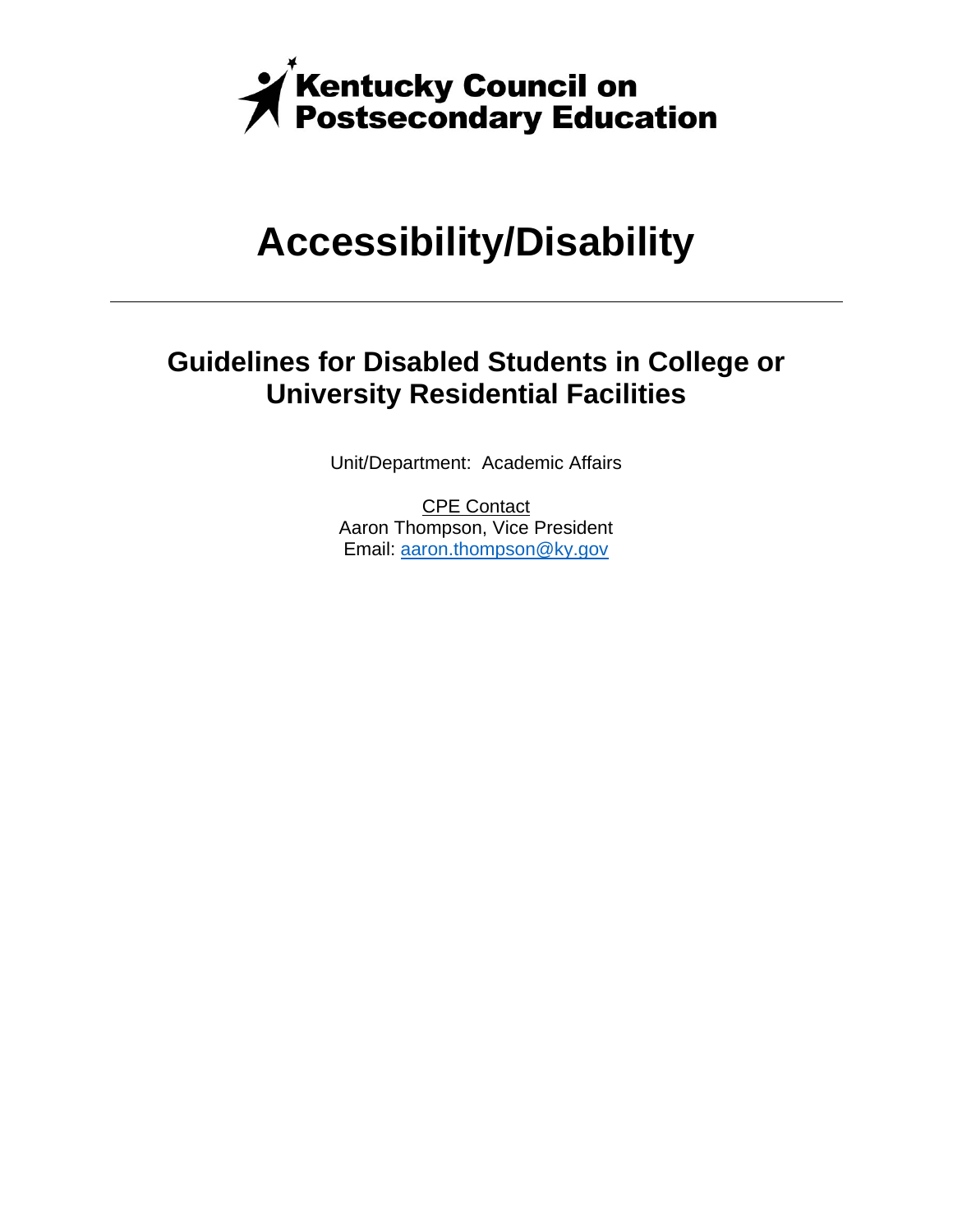#### **COUNCIL ON POSTSECONDARY EDUCATION**

### **Guidelines for Disabled Students in College or University Residential Facilities**

#### **I. Statement of Purpose**

This document represents guidelines for the adoption of policies by public and private postsecondary education institutions with residence facilities in order to provide students with a disability a safe environment in which to live and study.

#### **II. Statutory Authority**

(2000 REGULAR SESS.) Ky. Acts, Ch. 191, p. 538

The statute refers to "disability" as defined in KRS 344.010.

#### **III. Policy**

#### **Section A: Institutional Housing and Security Policy**

- 1. An institution shall develop and maintain a housing and security policy that is:
	- a. Visibly posted in each residence facility.
	- b. Made available on campus computer networks to which students have access.
	- c. Included in all student housing information.
- 2. The policy shall include:
	- a. An appeals process available to students, parents or advocates that provides for an independent and impartial review of an institutional policy or housing assignment that does not accommodate the student disability or endangers the student's safety.
	- b. A statement that, employees of the office making the policy or housing assignment shall not be involved in the appeals process.
- 3. The institutional policy shall be filed in writing with the Council annually, no later than August 1. Provided, however, the policy for the initial year, 2000, shall be filed no later than September 20.

#### **Section B: List of Room Assignments for Students with Disabilities**

1. An institution shall prepare, at the start of each semester, a list of students in residential facilities at that institution with disabilities.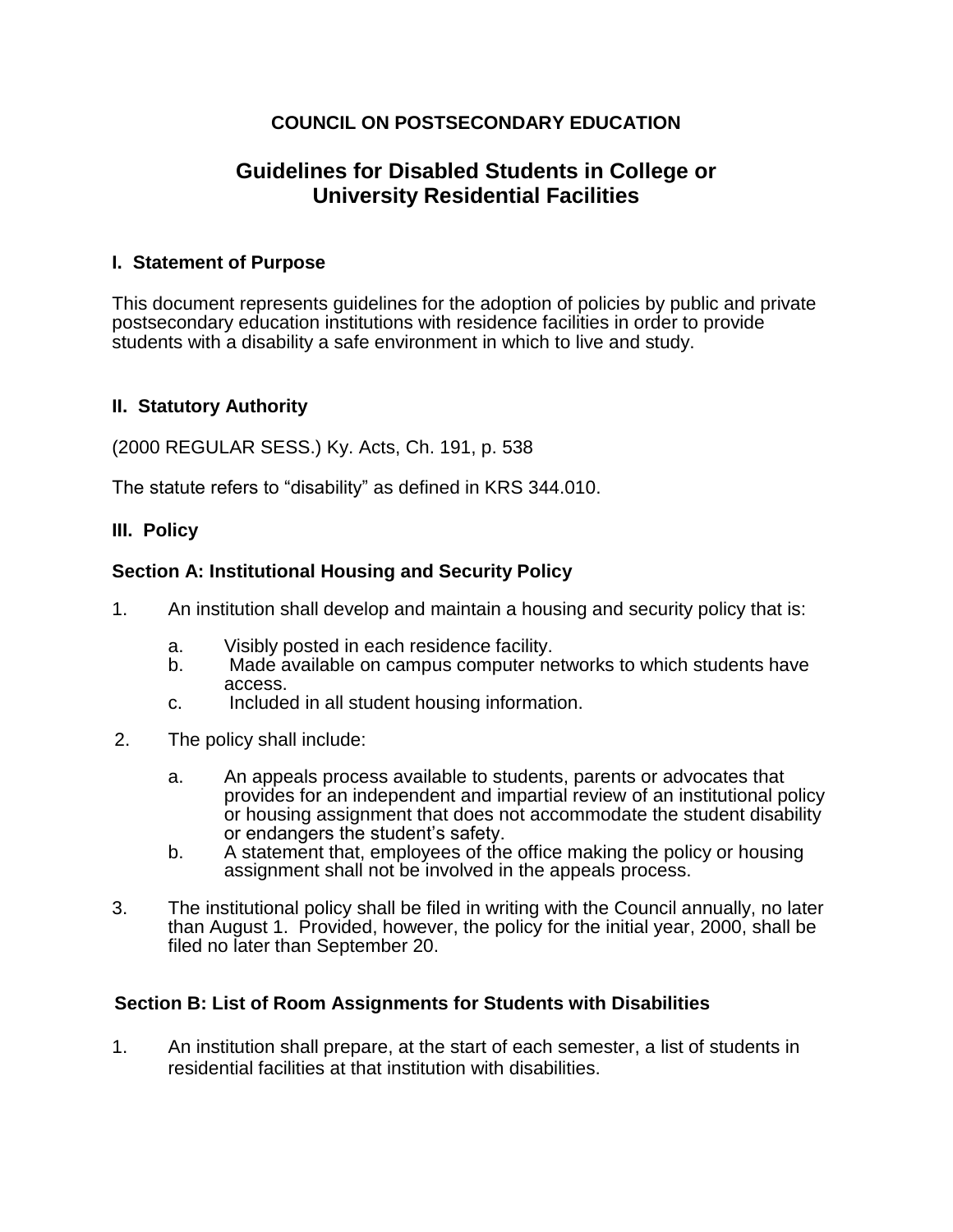- 2. The list shall include the name and residency assignment of each student.
- 3. The names of the students with disabilities shall be developed from:
	- a. Students who self-report disabilities.
	- b. Parents or advocates who report disabilities for students where such reporting is consistent with federal and state law.
- 4. The list shall be given to campus housing and security authorities for use in addressing the safety of these students during an emergency.